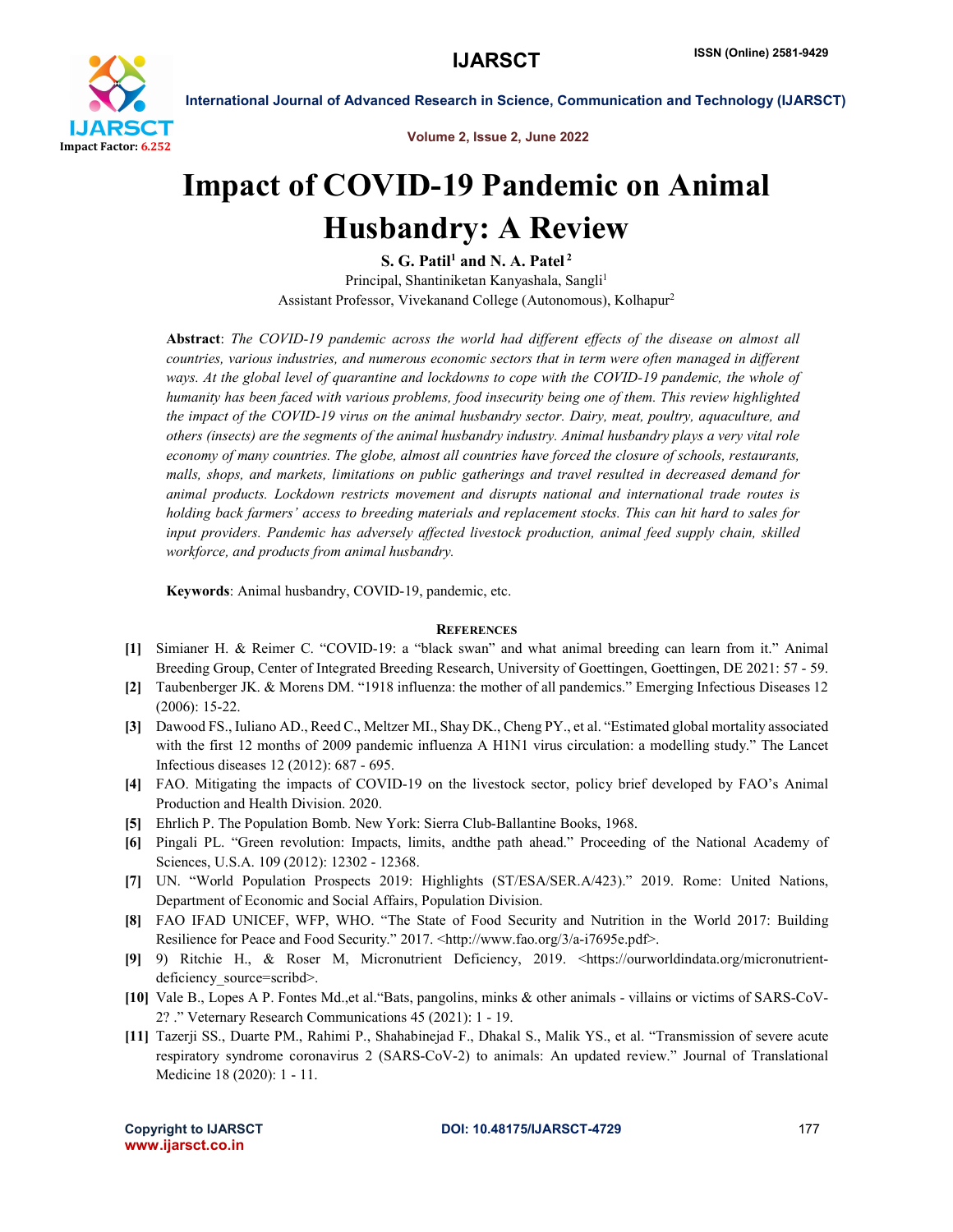

### Volume 2, Issue 2, June 2022

- [12] IBPES. Global Assessment Report on Biodiversity and Ecosystem Services of the Intergovernmental Science-Policy Platform on Biodiversity and Ecosystem Services, eds E. S. Brondizio, J. Settele, S. Díaz, and H. T. Ngo Bonn (Germany: IPBES secretariat). 2019. <https://ipbes.net/global-assessment>.
- [13] IPCC. Special Report on Climate Change and Land., eds P. R. Shukla, J. Skea, E. C. Buendia, V. Masson-Delmotte, H.-O. Pörtner, D. C. Roberts, et al. (Geneva: Intergovernmental Panel on Climate Change). 2019.
- [14] UNEP. Emission Gap Report 2019. Nairobi: United Nations Environment Programme. 2019. <https://wedocs.unep.org/bitstream/handle/20.500.11822/30797/EGR2019.pdf?sequence=1&isAllowed=y>.
- [15] Sigsgaard T. & Balmes J. "Environmental effects of intensive livestock farming." American Journal of Respiratory and Critical Care Medicine 196 (2017): 1092 - 1093.
- [16] Smit LAM., & Heederik D., "Impacts of intensive livestock production on human health in densely populated regions. 1, 272–277." GeoHealth 1 (2017): 272 - 277.
- [17] Laborde D., Martin WJ., Swinnen J., & Vos R., "COVID-19 risks to global food security." Science 2020: 500 502.
- [18] Baptista J. et al. "Impact of the COVID-19 Pandemic on the Welfare of Animals in Australia." Frontiers in veterinary science 7 (2021): 1 - 9.
- [19] Marchant-Forde JN. & Boyle LA. "COVID-19 Effects on Livestock Production: A One Welfare Issue." Frontier in Veterinary Science 7 (2020): 1-16.
- [20] Good K. As COVID-19 Slows Meat Processing, Meat Shortages a Growing Concern; Livestock Producers Face Tough Choices. 2020. <https://farmpolicynews.illinois.edu/2020/04/as-covid-19-slows-meat-processing-lives >.
- [21] Huffstutter PJ. U.S. Dairy Farmers Dump Milk as Pandemic Upends Food Markets. 2020. <https://www.weforum.org/agenda/2020/04/dairy-milk-pandemic-supply-chains>.
- [22] Barrett R. Wisconsin Farmers Forced to Dump Milk as Coronavirus Slams a Fragile Dairy Economy. 2020.  $\lt$ https://www.jsonline.com/story/money/2020/04/01/coronavirus-forces-dairy-farmers-dump-milk-wisconsincovid-19/5108609002/>.
- [23] Gupta SD., Hoque MA., Fournié G., & Henning J., "Patterns of Avian Influenza A (H5) and A (H9) virus infection in backyard, commercial broiler and layer chicken farms in Bangladesh." Transboundary and Emerging Diseases 68 (2021): 137 - 151.
- [24] Singh G. The lockdown has brought many pig production businesses to a complete halt as the movement of animals comes under government restrictions. 2020. <https://www.thepigsite.com/articles/times-are-tougher-than-ever-forpig-farmers-in-indias-covid-19-lockdown>.
- [25] Millet S., De Smet S., Knol E., Trevisi P., Vigors S., Van Meensel J., "How two concurrent pandemics put a spoke in the wheel of intensive pig production." Animal Frontries 11.1 (2021): 14 - 18.
- [26] McEwan, K., Marchand L., Shang M., Bucknell D., "Potential implications of COVID-19 on the Canadian pork industry." Canadian Journal of Agriculture Economics 68.2 (2020): 201 - 206.
- [27] Hafez HM. & Attia YA. "Challenges to the poultry industry: Current perspectives & strategic future after the COVID-19 outbreak." Frontiers in Veterinary Science 7 (2020): 1 - 16.
- [28] Hamid MA., Rahman MA., Ahmed S., Hossain KM., "Status of Poultry Industry in Bangladesh and the Role of Private Sector for its Development." Asian journal of Poultry Science 11.1 (2017): 1 - 13.
- [29] Høg E., Fournie G., Hoque MA., Mahmud R., Pfeiffer DU., Barnett T., "Competing biosecurity and risk rationalities in the Chittagong poultry commodity chain. Bangladesh." Biosocieties 14.3 (2019): 368 - 392.
- [30] Hafez HM., Attia YA. , Bovera F., El-Hack MEA., Khafaga AF., & de Oliveira MC.,. "Influence of COVID-19 on the poultry production and environment." Environmental Science and Pollution research International 28.33 (2021): 44833 - 44844.
- [31] BBC News. Coronavirus: Why Canada dairy farmers are dumping milk. 06 04 2020. <https://www.bbc.com/news/ world-us-canada-52192190>.
- [32] Drury C. Coronavirus: Dairy farmers throwing thousands of litres of milk away as demand dries up in lockdown. 09 04 2020. <https://www.independent.co.uk/news/health/coronavirus-dairy-milk-farmers.html>.
- [33] Jin X. Difficult to sell milk during the pandemic: Dairy farmers in 13 provinces are dumping milk. 10 02 2020. <http://finance.ifeng.com/c/7tx80Sw0zTK (in Chinese)>.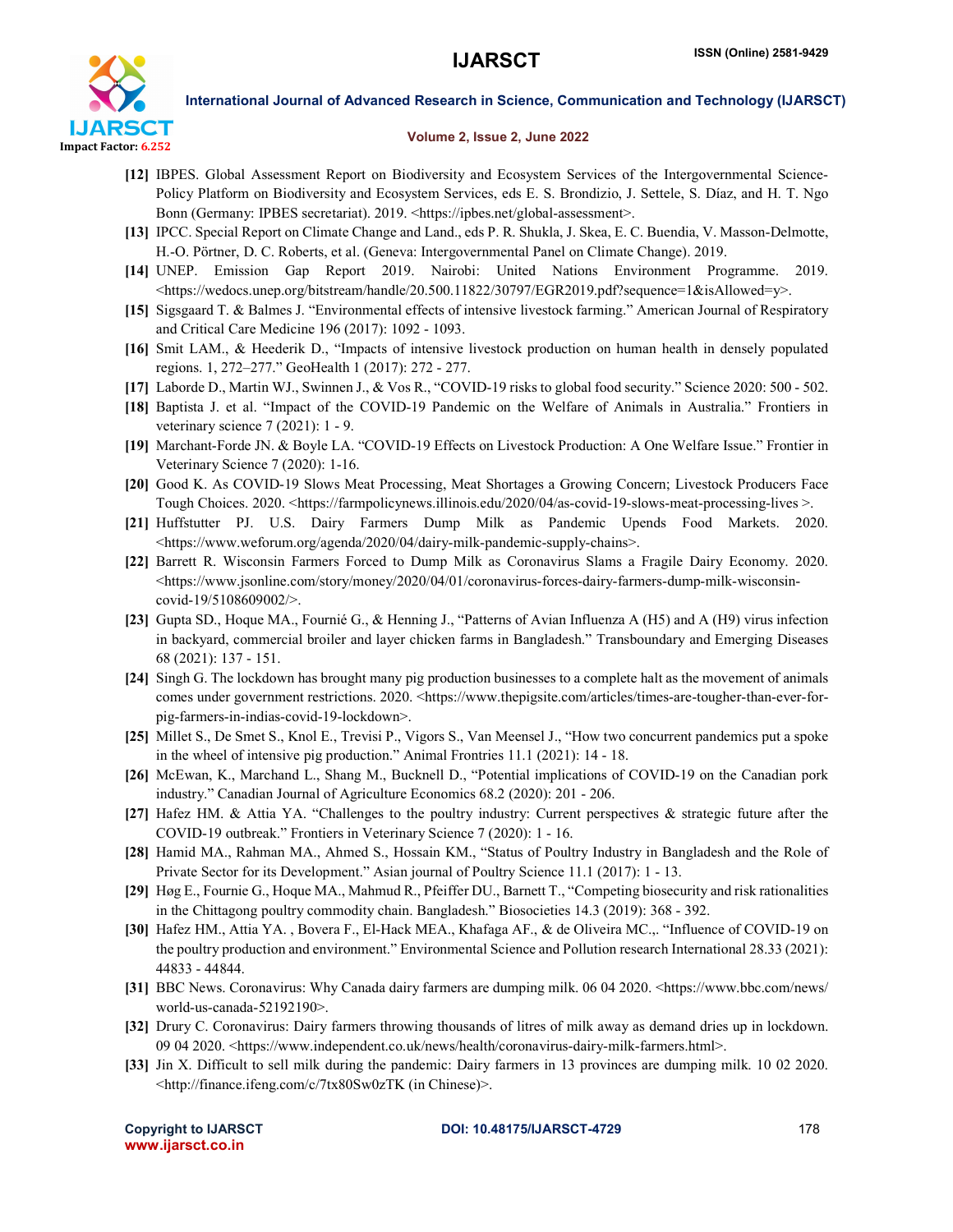

# Volume 2, Issue 2, June 2022

- [34] Li S. Correlation analysis of the COVID-19 pandemic's impacts on the dairy industry. 15 05 2020. <https://wiki.antpedia.com/-2366059-news (in Chinese)>.
- [35] Marshall A. Why farmers are dumping milk, even as people go hungry. 23 04 2020. <https://www.wired.com/story /why-farmers-dumping-milk-people-hungry>.
- [36] Hambardzumyana G. & Gevorgyan S. "The impact of COVID-19 on the small and medium dairy farms and comparative analysis of customers' behavior in Armenia." Future Foods 5 (2022): 1 - 7.
- [37] Skerritt J. & Hirtzer M. Dairy cows are being sent to slaughter as demand for milk plummets. 08 05 2020. <https://time.com/5834062/dairy-cows-slaughtered/>.
- [38] Weersink A., von Massow M., McDougall B., "Economic houghts on the potential implications of COVID-19 on the canadian dairy and poultry sectors." Canadian Journal of Agriculture Economics 68 (2020): 195 - 200.
- [39] Qingbin W., Chang-quan L.,Yuan-feng Z., Kitsos A., Cannella M., Shu-kun W., Lei H.,. "Impacts of the COVID-19 pandemic on the dairy industry: Lessons from China &United States and policy implications." Journal of integrative agriculture 19.12 (2020): 2903 - 2915.
- [40] Thejesh S., Das A., Gururaj M., Khalandar S., Somasekaran S., Muniandy S., "Economic impact of COVID-19 pandemic on dairy farmers of Karnataka." Indian Journal of Animal Sciences 92.1 (2022): 126 - 131.
- [41] Avtar R.. Singh D., Umarhadi DA., Yunus AP., Misra P., Desai PN., Kouser A., Kurniawan TA., Phanindra K.,. "Impact of COVID-19 Lockdown on the Fisheries Sector: A Case study from three harbors in Western India." Remote Sensing 13 (2021): 183.
- [42] Elleby C., Domínguez I.P., Adenauer M., Genovese G. "Impacts of the COVID-19 pandemic on the global agricultural markets." Environmental and Resource Economics 76 (2020): 1067 - 1079.
- [43] Hussain S., Hussain A., Ho J., Sparagano OA., Zia UUR.,. "Economic and social impacts of COVID-19 on animal welfare and dairy husbandry in Central Punjab, Pakistan." Frontiers in Veterinary Science 7 (2020): 1 - 5.
- [44] Ulrich L., Wernike K., Hoffmann D., Mettenleiter TC., Beer M., "Experimental infection of cattle with SARS-CoV-2." Emerging Infectious Diseases 26.12 (2020): 2979 - 2981.
- [45] Zhu N., Zhang D., Wang W., Li X., Yang B., Song J., Zhao X., et al. "China novel coronavirus investigating and research team. A novel coronavirus from patients with pneumonia in China, 2019." New England Journal of Medicine 382.8 (2020): 727 - 733.
- [46] Ashour HM., Elkhatib WF., Rahman M., Elshabrawy HA.,. "Insights into the recent 2019 novel coronavirus (SARS-CoV-2) in light of past human coronavirus outbreaks." Pathogens 9.3 (2020): 186.
- [47] Dai M., Li H., Yan N., Huang J., Zhao L., Xu S., Wu J., et al. "Long-term survival of SARS-CoV-2 on salmon as a source for international transmission." The Journal of Infectious Diseases 223.3 (2021): 537 - 539.
- [48] Liu P., Yang M., Zhao X., Guo Y., Wang L., Zhang J., Lei W., Han W., et al. "Cold-chain transportation in the frozen food industry may have caused a recurrence of COVID-19 cases in destination: Successful isolation of SARS-CoV-2 virus from the imported frozen cod package surface." Biosaf Health 2.4 (2020): 199 - 201.
- [49] Han S., Roy PK., Hossain MI., Byun KH., Choi C., Ha SD., "COVID-19 pandemic crisis and food safety: Implications and inactivation strategies." Trends in Food Science & Technology 109 (2021): 25 - 36.
- [50] Ramsden N., & Harkell L., India exempts aquaculture from lockdown with extension expected. 13 April 2020. <https://www.undercurrentnews.com/2020/04/13>
- [51] EUR-Lex. "Communication from the Commission to the European Parliament, the Council, the European Economic and Social Committee and the Committee of the Regions a new Circular Economy Action Plan for a cleaner and more competitive Europe." 2020. EUR-Lex. <https://eur-lex.europa.eu/legal-content/EN/TXT>.
- [52] Mahdy MA., Younis W., Ewaida Z., "An overview of SARS-CoV-2 and animal infection." Frontiers in Veterinary Science 7 (2020): 596391.
- [53] Hobbs EC. & Reid TJ. "Animals and SARS‐CoV‐2: Species susceptibility and viral transmission in experimental and natural conditions, and the potential implications for community transmission." Transboundary and Emerging Diseases 19 (2020): 531 - 545.
- [54] Saitone TL. & Sexton RJ. "Agri-food supply chain: evolution and performance with conflicting consumer and societal demands." European Review of Agriculture Economics 44 (2017): 634-657.
- [55] CDC. Food Safety and Coronavirus Disease 2019 (COVID-19). 2020. <https://www.cdc.gov/foodsafety/newsletter/

www.ijarsct.co.in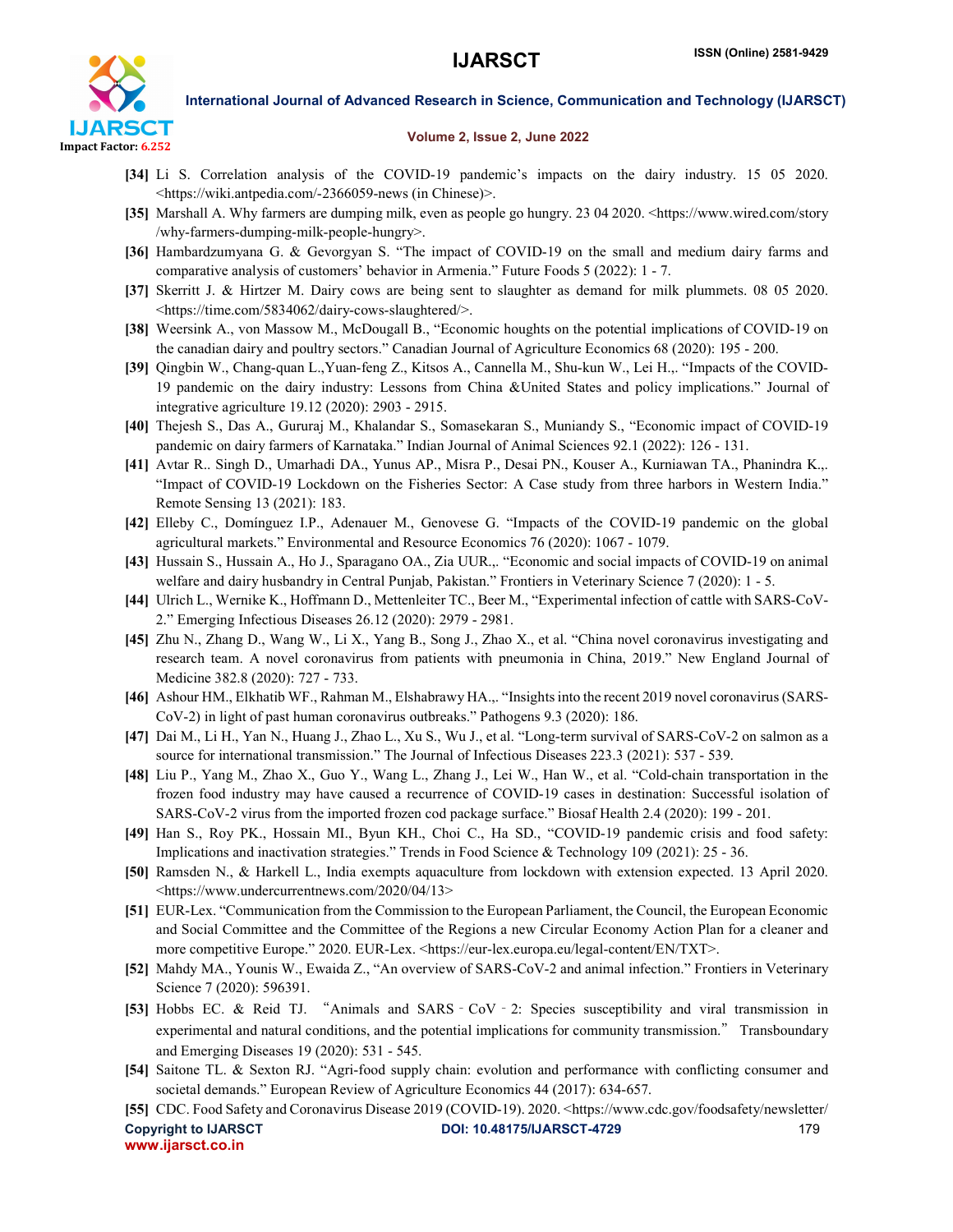

### Volume 2, Issue 2, June 2022

food-safety-and-Coronavirus.html>.

- [56] Mardones FO., Rich KM., Boden LA., Moreno-Switt AI., Caipo ML., et al. "The COVID-19 Pandemic and Global Food Security." Frontiers in Veterinary Science 7 (2020): 1 - 8.
- [57] Bondad-Reantaso MG., Mackinnon B., Bin H., Jie H., Tang-Nelson K., Surachetpong W., et al. "Viewpoint: SARS-CoV-2 (the cause of COVID-19 in humans) is not known to infect aquatic food animals nor contaminate their products." Asian Fisheries Science 33 (2020): 74 - 78.
- [58] Deeh PBD., Kayri V.,Orhan C., Sahin K.,. "Status of Novel Coronavirus Disease 2019 (COVID-19) and Animal Production." Frontiers in Veterinary Science 7 (2020): 1 - 12.
- [59] Hashem NM., González-Bulnes A., Rodriguez-Morales AJ.,. "Animal welfare and livestock supply chain sustainability under the COVID-19 outbreak: An overview." Frontiers in Veterinary Science 7 (2020): 582528.
- [60] Seleiman MF., Selim S., Alhammad BA., Alharbi BM., Juliatti FC., "Will novel coronavirus (Covid-19) pandemic impact agriculture, food security and animal sectors?" Bioscience Journal 36 (2020): 1315 - 1326.
- [61] Quinn C. China Suspends U.S. Poultry Imports After Coronavirus Outbreak at Tyson Plant. 22 June 2020.  $\lt$ https://foreignpolicy.com/2020/06/22/china-tyson-poultry-imports-after-mass-coronavirus-tonnies-germanyrussia-nuclear-kiribati>.
- [62] Uddin MM., Akter A., Khaleduzzaman ABM., Sultana MN., Hemme T., "Application of the Farm Simulation Model approach on economic loss estimation due to Coronavirus (COVID-19) in Bangladesh dairy farms strategies, options, and way forward." Tropical Animal Health and Production 53 (2021): 1 -12.
- [63] Gortázar C. & de la Fuente J. "COVID-19 is likely to impact animal health." Preventive Veterinary Medicine 180 (n.d.): 105030.
- [64] Biswal J.,Vijayalakshmy K., Rahman H.,."Impact of COVID-19 and associated lockdown on livestock and poultry sectors in India." Veterinary World 13 (2020): 1928 - 1933.
- [65] Shirsath PB., Jat ML., McDonald AJ., Srivastava AK., Craufurd P., Rana DS., et al. "Agricultural labor, COVID-19, and potential implications for food security and air quality in the breadbasket of India." Agricultural Systems 185 (2020): 102954.
- [66] Mottaleb KA., Mainuddin M., Sonobe T., "COVID-19 induced economic loss and ensuring food security for vulnerable groups: Policy implications from Bangladesh." PLoS One 15 (2020): https://doi.org/10.1371/journal. pone.0240709.
- [67] Sanchez-Sabate R. & Sabate J. "Consumer attitudes towards environmental concerns of meat consumption: A systematic review." International Journal of Environmental Research and Public Health 16.7 (2019): 1220.
- [68] Middleton J., Reintjes R., Lopes H., Meat plants—a new front line in the covid-19 pandemic. 2020. <https://www.bmj.com/content/bmj/370/bmj.m2716.full.pdf>.
- [69] WHO, "COVID-19 &Food Safety:Guidance for Food Businesses:Interim Guidance" 2020.
- [70] Desai AN.& Aronoff DM."Food safety and COVID-19. JAMA. (2020) 323:1982." 2020.
- [71] van Doremalen N., Bushmaker T., Morris DH., Holbrook MG., Gamble A., Williamson BN., et al. "Aerosol and surface stability of SARS-CoV-2 as compared with SARS-CoV-1." The New England Journal of Medicine 382 (2020): 1564 - 1567.
- [72] McCarthy R. & Danley S. "Map: COVID-19 Meat Plant Closures." 2020. <https://www.meatpoultry.com/articles/ 22993-covid-19-meat-plant-map>.
- [73] Douglas L. Covid-19 Shows No Sign of Slowing Among Food-System Workers. 2020. <https://thefern.org/covid-19-shows-no-sign-of-slowing-among-food-system-workers>.
- [74] Patil NR., & Peter T., "National Fishworkers Forum's (NFF) Communication with Minister of State for the Ministry of Fisheries,Animal Husbandry & Dairying, Government of India." 2020. National Fishworkers Forum. <https://nffindia.org/wp/category>.
- [75] Jamwal N. Lockdown Enforced When They Were at Sea—So More Than a Lakh of Fishers Now Wait in Deep Waters. 2020. <https://en.gaonconnection.com/lockdown-enforced-when-they-were-at-sea-so-lakhs-of-fishersnow-wait-in-deep waters>.